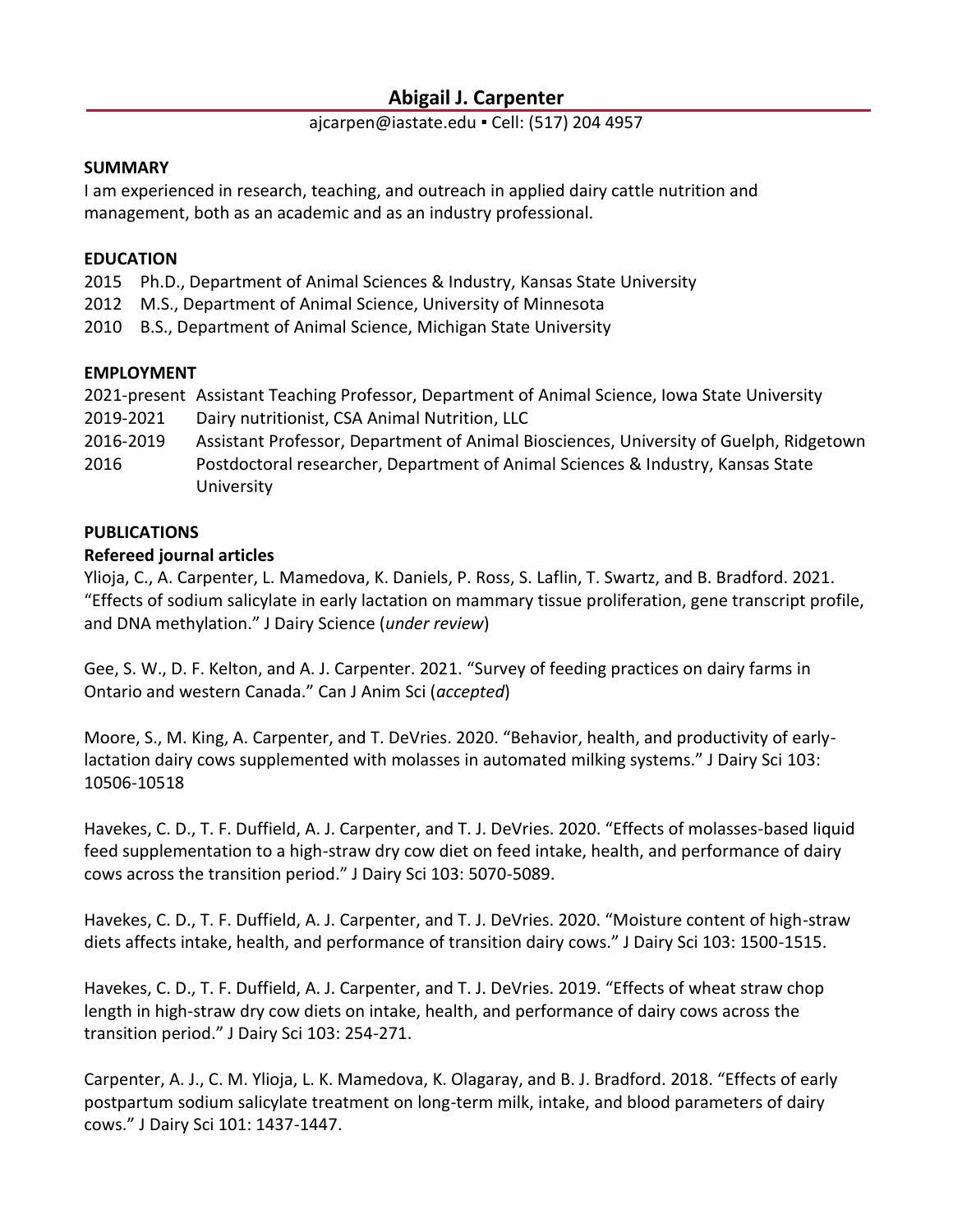Fessenden, S. W., A. J. Carpenter, M. Ruiz-Moreno, T. C. Jenkins, and M. D. Stern. 2017. "Effects of bismuth subsalicylate and dietary sulfur level on fermentation by ruminal microbes in continuous culture." Transl Anim Sci 1: 559-569.

Carpenter, A. J., E. Binversie, M. Ruiz-Moreno, and M. D. Stern. 2017. "Effect of dried fermentation biomass on microbial fermentation in continuous culture and *in vitro* intestinal digestibility." Anim Feed Sci Tech 230: 47-58.

Carpenter, A. J., C. F. Vargas-Rodriguez, J. A. B. Jantz, and B. J. Bradford. 2017. "*Short communication*: Sodium salicylate negatively impacts rumen fermentation *in vitro* and *in situ*." J Dairy Sci 100: 1935- 1939.

Binversie, E. Y., M. Ruiz-Moreno, A. J. Carpenter, B. J. Heins, G. I. Crawford, A. DiCostanzo, and M. D. Stern. 2016. "Effects of dietary roughage and sulfur in diets containing corn dried distillers grains with solubles on hydrogen sulfide production and fermentation by rumen microbes in vitro." J Anim Sci 94: 3883-3893.

Razzaghi, A., R. Valizadeh, A. A. Naserian, M. Danesh-Mesgaran, A. J. Carpenter, and M. H. Ghaffari. 2016. "Effect of dietary sugar concentration and sunflower seed supplementation on lactation performance, ruminal fermentation, milk fatty acid profile, and blood metabolites of dairy cows." J Dairy Sci 99: 3539-3548.

Carpenter, A. J., C. M. Ylioja, C. F. Vargas, L. K. Mamedova, L. G. Mendonça, J. F. Coetzee, L. C. Hollis, R. Gehring, and B. J. Bradford. 2016. "*Hot topic:* Early postpartum treatment of commercial dairy cows with nonsteroidal antiimflammatory drugs increases whole-lactation milk yield." J Dairy Sci 99: 672- 679.

Bradford, B. J., K. Yuan, J. K. Farney, L. K. Mamedova, and A. J. Carpenter. 2015. "*Invited review:* Inflammation during the transition to lactation: New adventures with an old flame." J Dairy Sci 98: 6631-6650.

Van Engen, N. K., M. L. Stock, T. Engelken, R. C. Vann, L. W. Wulf, L. A. Karriker, W. D. Busby, J. Lakritz, A. J. Carpenter, B. J. Bradford, W. H. Hsu, C. Wang, and J. F. Coetzee. 2014. "Impact of oral meloxicam on circulating physiological biomarkers of stress and inflammation in beef steers after long-distance transportation." J Anim Sci. 92(2):498-510.

Hinde, K., A. J. Carpenter, J. S. Clay, and B. J. Bradford. 2014. "Holsteins Favor Heifers, Not Bulls: Biased Milk Production Programmed during Pregnancy as a Function of Fetal Sex." PLoS ONE 9(2): e86169.

Mullins, C. R., L. K. Mamedova, A. J. Carpenter, Y. Ying, M. S. Allen, I. Yoon, B. J. Bradford. 2013. "Analysis of rumen microbial populations in lactating dairy cattle fed diets varying in carbohydrate profiles and *Saccharomyces cerevisiae* fermentation product." J Dairy Sci. 96: 5872-5881.

# **Book chapters**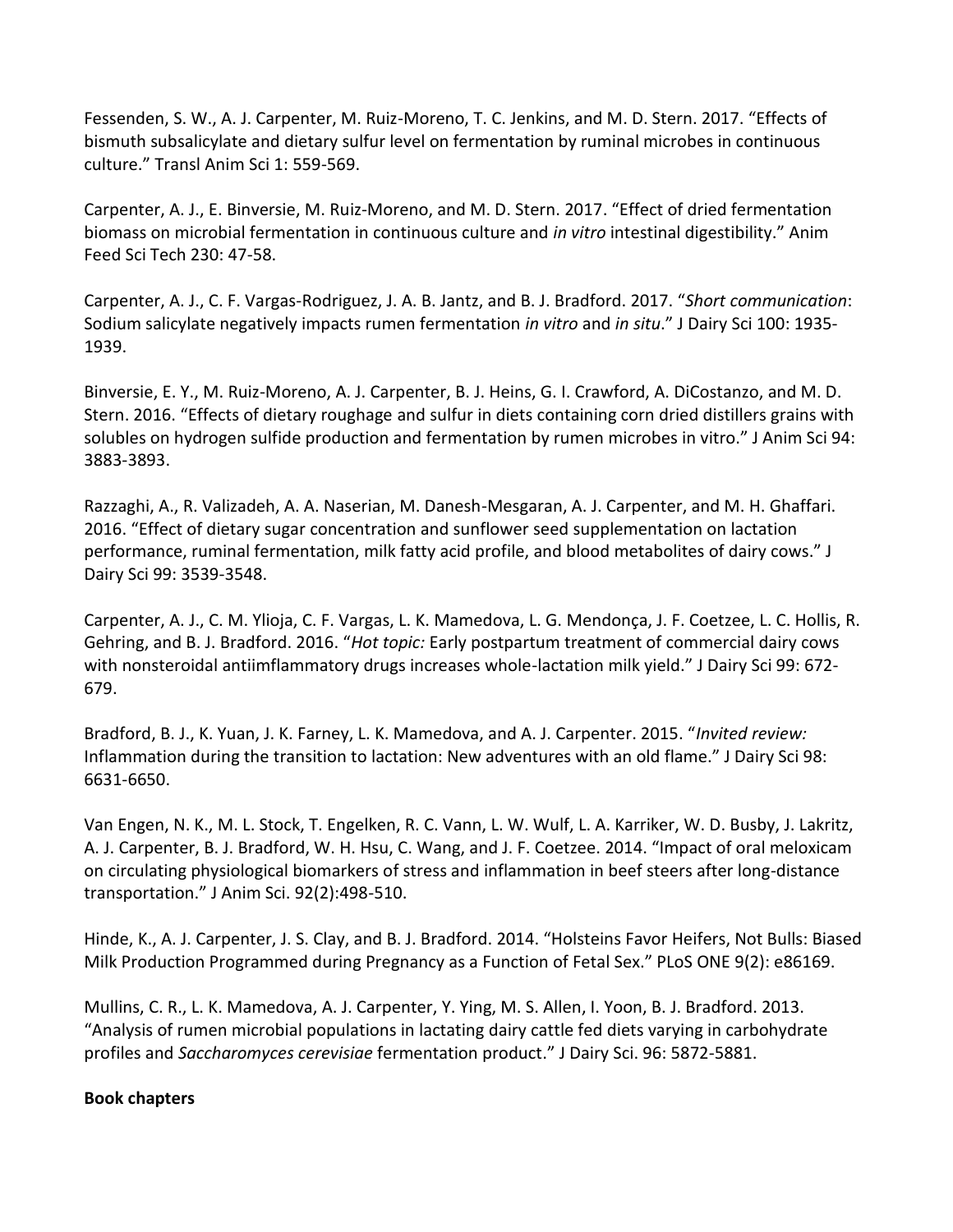Bradford, B. J., and A. J. Carpenter. 2017. "Utilization of By-Product and Co-Product Feeds" in Large Dairy Herd Management. 3<sup>rd</sup> ed. American Dairy Science Association, Champaign, IL.

### **Other publications**

Carpenter, Gail. "Contain ration costs with alternative feeds." *Hoard's Dairyman.* September 2020.

Carpenter, Gail. "Farm focus group sheds light on repro." *Hoard's Dairyman*. July 2017.

Carpenter, Gail, and Barry Bradford. "Early Identification of Health Issues in Pre- and Post-Fresh Cattle." *Progressive Dairyman*. 25 May 2016.

Vargas-Rodriguez, F., G. Carpenter, J. DeFrain, and B. Bradford. 2015. "Effects of Cobalt Source on Rate and Extent of Dry Matter and Fiber Degradation in Vitro," Kansas Agricultural Experiment Station Research Reports: Vol. 1: Iss. 8. http://dx.doi.org/10.4148/2378-5977.1151

### **PRESENTATIONS**

### **Research presentations**

Lemay, B. R., R. L. Nagle, T. J. DeVries, M. Thimmanagari, and A. J. Carpenter. 2020. " Switchgrass (*Panicum virgatum*) harvested using two different strategies in lactating dairy rations switchgrass, milk production, harvest strategy." ADSA Annual Meeting poster presentation.

Nagle, R. L., T. J. DeVries, M. Thimmanagari, and A. J. Carpenter. 2020. "Feeding pattern of lactating dairy cows fed switchgrass (*Panicum virgatum*) as a replacement for wheat straw in total mixed rations." ADSA Annual Meeting oral presentation.

Carpenter, A. J., E. L. Karcher, and C. C. Williams. 2019. "Methods of assessing learning utilized by university faculty in animal and dairy science programs." ADSA Annual Meeting oral presentation. Cincinnati, OH, USA.

Gee, S. W., N. E. Lobos, and A. J. Carpenter. 2019. "Effect of rumen-protected lysine supplementation to total mixed rations differing in crude protein concentration in lactating cows." ADSA Annual Meeting oral presentation. Cincinnati, OH, USA.

Havekes, C., T. F. Duffield, A. J. Carpenter, and T. J. DeVries. 2019. "Effect of adding water to a highstraw diet on the intake and behavior of Holstein dairy cows." ADSA Annual Meeting poster presentation. Cincinnati, OH, USA.

Havekes, C., T. F. Duffield, A. J. Carpenter, and T. J. DeVries. 2019. "Effect of adding molasses-based liquid feed to a high-straw dry cow diet on intake and behavior of Holstein dairy cows." ADSA Annual Meeting oral presentation. Cincinnati, OH, USA.

Havekes, C., T. F. Duffield, A. J. Carpenter, and T. J. DeVries. 2019. "Effect of wheat straw chop length in high-straw dry cow diets on intake, behavior, and health of dairy cows across the transition period." ADSA Annual Meeting poster presentation. Cincinnati, OH, USA.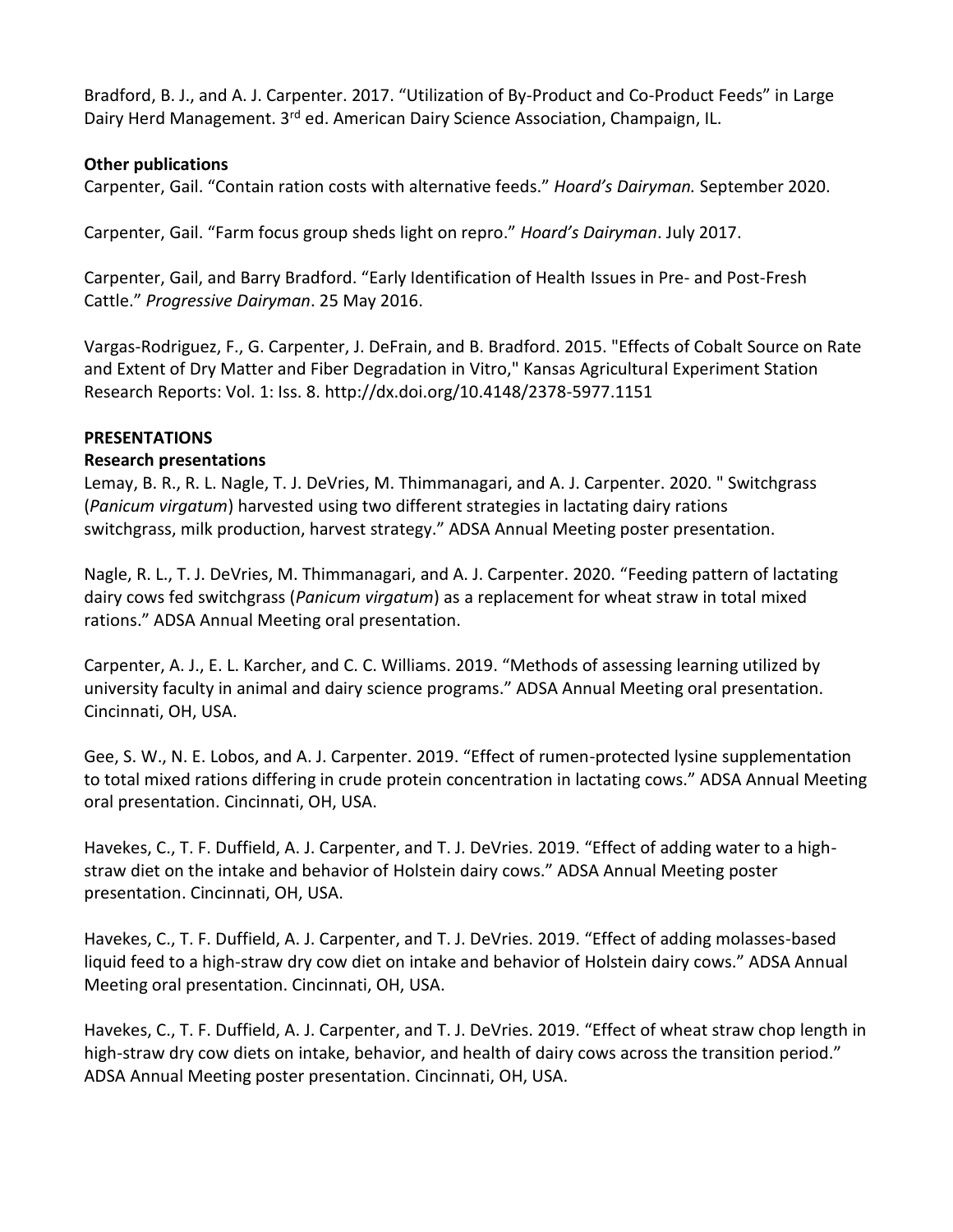Lemay, B. R., R. L. Nagle, J. C. DeBruyn, A. Heeg, M. Thimmanagari, and A. J. Carpenter. 2019. "Switchgrass (*Panicum virgatum*) as a replacement for wheat straw in lactating dairy cow rations." ADSA Annual Meeting poster presentation. Cincinnati, OH, USA.

Moore, S. M., M. T. M. King, A. J. Carpenter, and T. J. DeVries. 2019. "Effect of molasses-based liquid feed supplementation through robotic milking systems on fresh cow behavior, health, and production." ADSA Annual Meeting oral presentation. Cincinnati, OH, USA.

Nagle, R. L., B. R. Lemay, J. C. DeBruyn, A. Heeg, M. Thimmanagari, and A. J. Carpenter. 2019. "Switchgrass (*Panicum virgatum*) as a replacement for wheat straw in high-starch lactating cow rations." ADSA Annual Meeting poster presentation. Cincinnati, OH, USA.

Rivera, J. F., S. W. Gee, J. C. DeBruyn, A. Heeg, M. Thimmanagari, and A. J. Carpenter. 2019. "Effect of feeding switchgrass hay to dairy cows during the dry period." ADSA Annual Meeting poster presentation. Cincinnati, OH, USA.

Gee, S. W., L. McNea, B. Gilroyed, and A. J. Carpenter. 2018. "In vitro comparison of *Silphium perfoliatum* varieties and corn silage." ADSA Annual Meeting poster presentation. Knoxville, TN, USA.

Ylioja, C. M., A. J. Carpenter, M. Garcia, L. K. Mamedova, and B. J. Bradford. 2018. "Anti-inflammatory treatment in early lactation alters global mammary DNA methylation." ADSA Annual Meeting poster presentation. Knoxville, TN, USA.

DuMez, A. J., B. C. Dooley, E. H. Branstad, C. S. McCarthy, G. M. Bonetto, R. Zeeck, A. J. Carpenter, J. O. Sarturi, and H. A. Ramirez-Ramirez. 2018. "Effects of feeding corn stover pelleted with soybean meal or distillers grains on chewing activity and ruminal pH of dairy cows." ADSA Annual Meeting poster presentation. Knoxville, TN, USA.

Dooley, B. C., C. S. McCarthy, E. H. Branstad, G. M. Bonetto, R. Zeeck, A. J. Carpenter, J. O. Sarturi, and H. A. Ramirez-Ramirez. 2018. "Effects of feeding corn stover pelleted with soybean meal or distillers grains on lactating dairy cow performance." ADSA Annual Meeting oral presentation. Knoxville, TN, USA.

Hinbest, T., M. Mushtaq, R. Nicol, D. Young, D. Hooker, A. Carpenter, T. Thiruvengadathan, R. Gomez-Flores, A. Margaritis, L. Reid, M. Morrisson, and B. Gilroyed. 2018. "Sugar corn: a novel crop for conversion to alcohols, organic acids, and biogas." Eco-Bio oral presentation. Dublin, Ireland.

Carpenter, A., J. F. Rivera, C. Ylioja, K. Herrick, and B. J. Bradford. 2017. "Effect of source and pelleting on protein degradation of dried distillers grains with solubles." ADSA Annual Meeting poster presentation. Pittsburgh, PA, USA.

Carpenter, A. J., M. Wood, and B. J. Bradford. 2017. "Early lactation meal size, but not meal frequency, is positively associated with whole-lactation milk production and retention in the dairy herd." ADSA Annual Meeting oral presentation. Pittsburgh, PA, USA.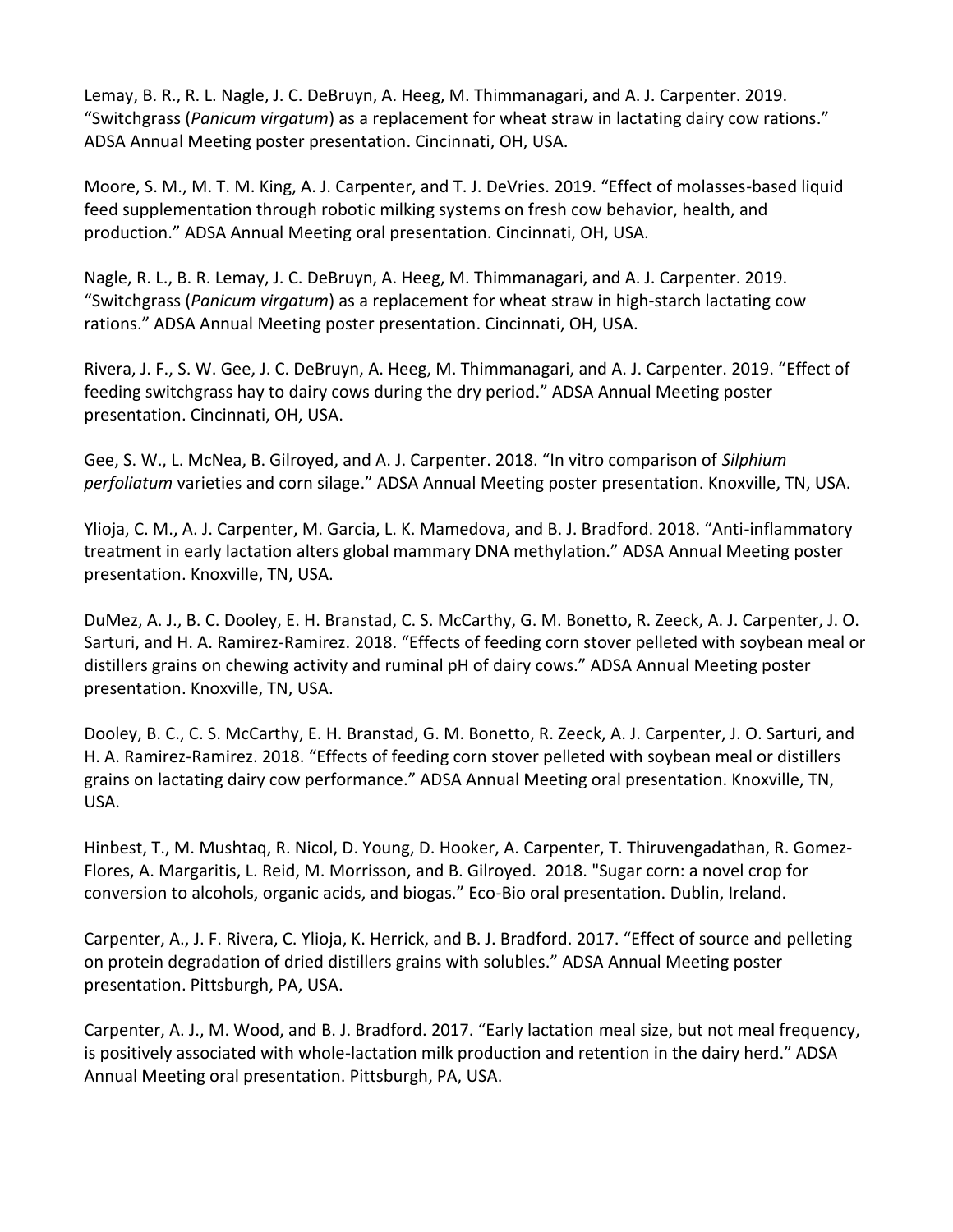Ylioja, C. M., A. J. Carpenter, L. K. Mamedova, K. M. Daniels, P. J. Ross, S. L. Laflin, and B. J. Bradford. 2017. "Transcriptional changes in the early lactation mammary gland involved immune signaling pathways but were not affected by treatment." ASDA Annual Meeting poster presentation. Pittsburgh, PA, USA.

Carpenter, A. J., L. G. Mendonça, M. J. Brouk, and B. J. Bradford. 2016. "The influence of genetic potential on lactation curve and survival response to non-steroidal anti-inflammatory drug (NSAID) administration in early lactation to commercial dairy cattle." ADSA/ASAS Joint Annual Meeting oral presentation. Salt Lake City, UT, USA.

Carpenter, A. J., C. M. Ylioja, and B. J. Bradford. 2016. "Early postpartum administration of sodium salicylate to multiparous dairy cattle is associated with alterations in feeding behavior up to 120 days in milk." ADSA/ASAS Joint Annual Meeting oral presentation. Salt Lake City, UT, USA.

Coetzee, H., G. Carpenter, C. Ylioja, L. Mamedova, F. Vargas Rodriguez, L. Mendonça, L. Hollis, R. Gehring, and B. Bradford. 2016. "Early postpartum treatment of commercial dairy cows with nonsteroidal antiinflammatory drugs increases whole-lactation milk yield." World Buiatrics Congress. Dublin, Ireland.

Ylioja, C. M., A. J. Carpenter, L. K. Mamedova, and B. J. Bradford. 2015. "Effects of sodium salicylate on early lactation milk production parameters." ADSA/ASAS Joint Annual Meeting poster presentation. Orlando, FL, USA.

Vargas-Rodriguez, C. F., A. J. Carpenter, J. DeFrain, and B. J. Bradford. 2015. "Effects of cobalt source on rate and extent of DM and NDF degradation *in vitro*." ADSA/ASAS Joint Annual Meeting poster presentation. Orlando, FL, USA.

Carpenter, A. J., C. F. Vargas-Rodriguez, J. A. B. Jantz, and B. J. Bradford. 2015. "Sodium salicylate alters ruminal digestion *in vitro* and *in situ*." ADSA/ASAS Joint Annual Meeting oral presentation. Orlando, FL, USA.

Carpenter, A. J., C. F. Vargas-Rodriguez, J. A. B. Jantz, and B. J. Bradford. 2015. "Sodium salicylate depresses fermentation by ruminal microbes *in vitro*." ADSA/ASAS Joint Annual Meeting poster presentation. Orlando, FL, USA.

Carpenter, A. J., C. M. Ylioja, C. F. Vargas Rodriguez, L. G. D. Mendonça, L. Mamedova, J. F. Coetzee, L. Hollis, R. Gehring, and B. Bradford. 2014. "Effect of postpartum treatment with nonsteroidal antiinflammatory drugs (NSAID) on reproductive performance and removal from the herd in dairy cattle through mid-lactation." ADSA/ASAS Joint Annual Meeting oral presentation. Kansas City, MO, USA.

De Vries, A., K. Hinde, A. J. Carpenter, J. Clay, and B. Bradford. 2014. "Biased milk production programmed by fetal sex affects sexed semen economics." ADSA/ASAS Joint Annual Meeting oral presentation. Kansas City, MO, USA.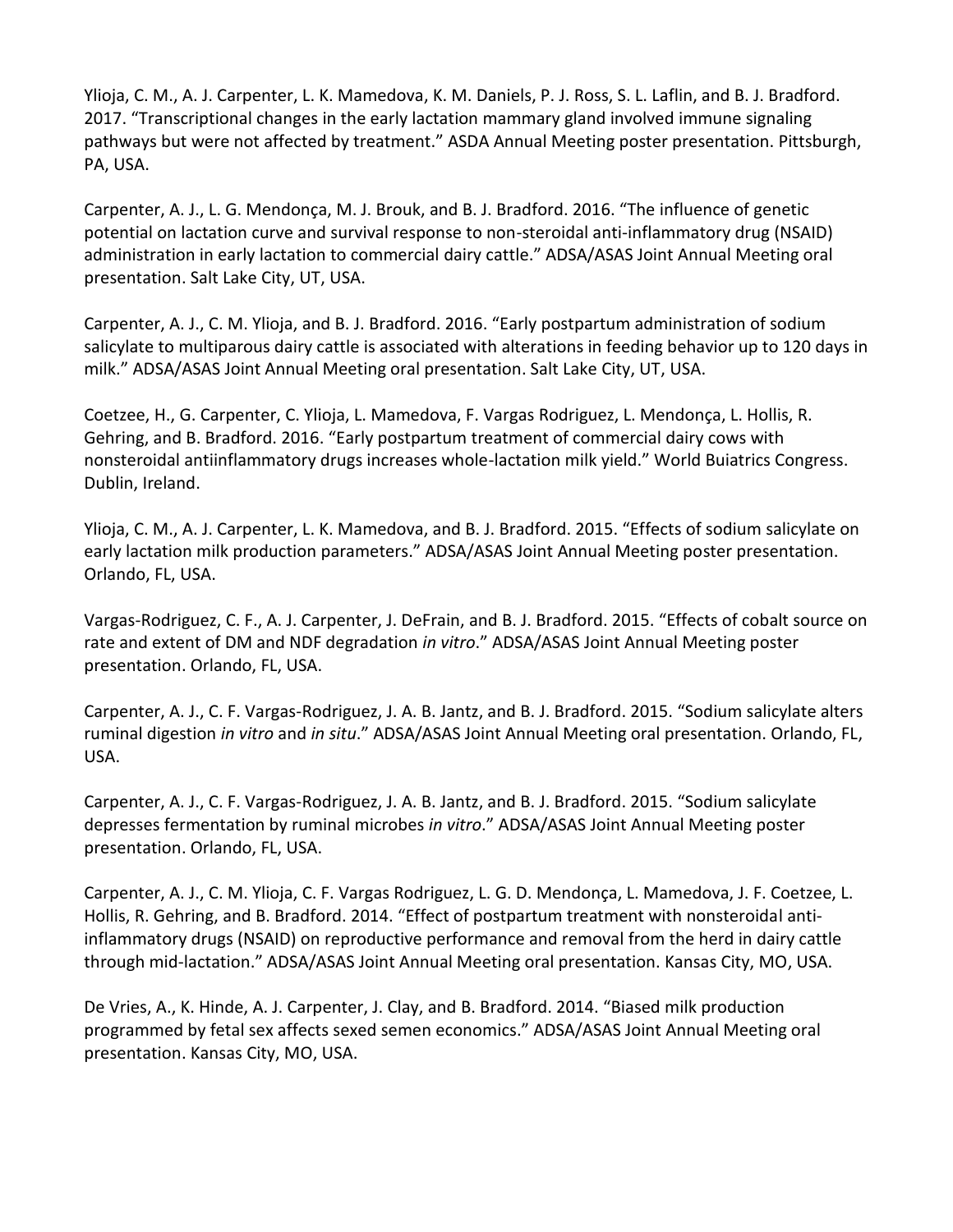Montgomery, S. R., L. Mamedova, A. J. Carpenter, and B. Bradford. 2014. "Sodium salicylate decreases glucose turnover rate in periparturient dairy cows, likely through enhanced liver insulin sensitivity." ADSA/ASAS Joint Annual Meeting oral presentation. Kansas City, MO, USA.

Carpenter, A. J., C. M. Ylioja, C. F. Vargas, L. K. Mamedova, L. G. Mendonça, J. F. Coetzee, L. C. Hollis, R. Gehring, and B. J. Bradford. 2014. "Effect of post-partum treatment with non-steroidal antiinflammatory drugs (NSAID) on milk production and blood parameters in dairy cattle." Joint International Symposium on the Nutrition of Herbivores/International Symposium on Ruminant Physiology poster presentation. Canberra, ACT, Australia.

Carpenter, A. J., K. Hinde, J. S. Clay, and B. J. Bradford. 2013. "Calf sex influences whole-lactation milk and component production in Holstein cows." ADSA/ASAS Joint Annual Meeting oral presentation. Indianapolis, IN, USA.

Fessenden, S. W., A. J. Carpenter, M. Ruiz-Moreno, and M. D. Stern. 2013. "Effects of bismuth subsalicylate and dietary sulfur level on in vitro rumen fermentation in continuous culture." ADSA/ASAS Joint Annual Meeting oral presentation. Indianapolis, IN, USA.

Carpenter, A., E. Binversie, M. Ruiz-Moreno, J. Usry, I. Shinzato, and M. D. Stern. 2012. "Effect of dried fermentation biomass on microbial fermentation in continuous culture." ADSA/ASAS Joint Annual Meeting poster presentation. Phoenix, AZ, USA.

Seitz, E., A. Carpenter, M. Ruiz-Moreno, M.D. Stern, G.I. Crawford. 2011. "Effect of dietary roughage and sulfur concentration on hydrogen sulfide production from corn-based diets containing dried distillers grains." ADSA/ASAS Joint Annual Meeting poster presentation. New Orleans, LA, USA.

Carpenter, A. J. 2009. "The Effects of Breeding for Increased Milk Production in Dairy Cattle on Other Productive Traits." ADSA-SAD Undergraduate Oral Competition. Montreal, QC, Canada.

### **Invited presentations**

Carpenter, G. 2019. "Assessing Alternate Dairy Forages and the Potential of Exogenous Enzyme Use." Canadian Biosystems' North American Nutrition Summit. Niagara Falls, ON, Canada.

Carpenter, G. 2019. "Feeding switchgrass to dairy cattle: What we know and don't know." Ontario Biomass Producers Annual General Meeting. Campbellville, ON, Canada.

Carpenter, G. 2019. "Biochar: Use in Livestock Systems." Biochar in Temperate Agriculture Workshop. Kitchener, ON, Canada.

Carpenter, G. 2018. "Switchgrass as a Straw Replacement for Lactating Dairy Cattle." Dairy Research & Innovation Day. Guelph, ON, Canada.

Carpenter, G. 2018. "Harnessing Forages to Drive Milk Production." Ontario Harvestore Lunch & Learn. Mount Forest, ON, Canada.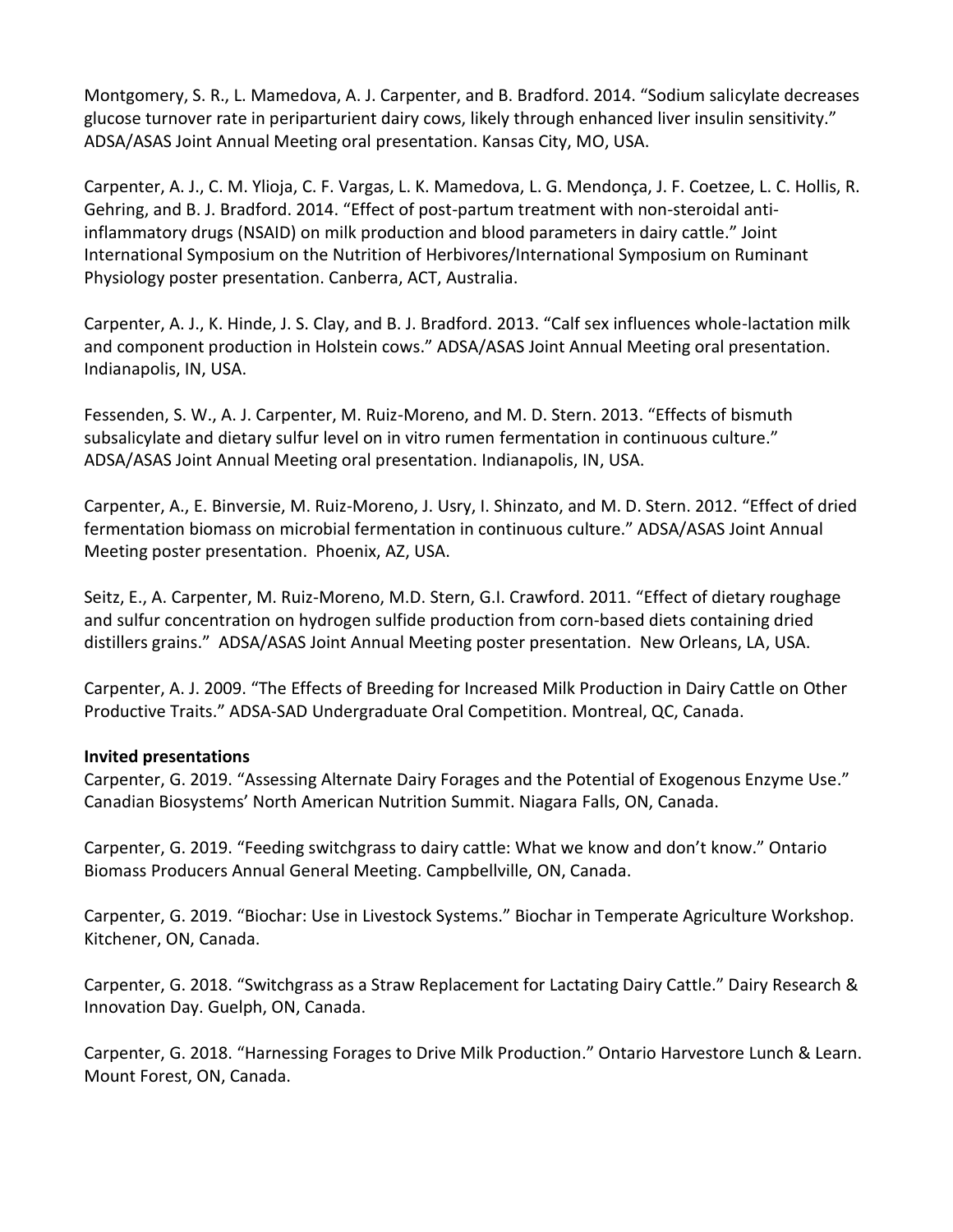Carpenter, G. 2017. "Strengths and Weaknesses in the Canadian and U.S. Milk Production/Marketing System." Essex-Kent Holstein Club. Ridgetown, ON, Canada.

Carpenter, A. J. 2016. "Transition cow strategies to program lactation." Huron-Perth Dairy Committee Meeting. Mitchell, ON, Canada.

Carpenter, A. J. 2016. "(Young Scholar) Strategies for programming the lactation." ASAS Midwestern Section & ADSA Midwest Branch Meeting. Des Moines, IA, USA.

# **HONORS AND AWARDS**

- 2016 Midwest Young Dairy Scholar, American Dairy Science Association
- 2014 Graduate Student Council Travel Award, Kansas State University

# **GRANTS**

- 2019 Ontario Agri-Food Innovation Alliance-KTT Mobilization, \$40,000 for project title "Enhanced adoption of switchgrass use by the dairy sector" (Carpenter, Paibomesai, Samson, Thimmanagari)
- 2019 Natural Sciences and Engineering Research Council (NSERC) Discovery Launch Supplement, \$12,500 for project title "Enhancing the sustainability of dairy farm rations through the use of byproduct feeds" (Carpenter)
- 2018 Ontario Ministry of Food, Agriculture, and Rural Affairs (OMAFRA) U of G Research Program, \$112,470 for project title "Evaluation of cup plant (*Silphium perfoliatum*) as a new perennial biomass and forage crop for Ontario" (Gilroyed, Carpenter, Todd, DeBruyn, Thimmanagari, Van Acker)
- 2018 NSERC Discovery Grant, \$120,000 for project title "Enhancing the sustainability of dairy farm rations through the use of byproduct feeds" (Carpenter)
- 2017 Ontario Agricultural College (OAC), \$1,000 for development of a Dairy Challenge Team at the University of Guelph, Ridgetown Campus. (Carpenter)
- 2017 OMAFRA U of G Research Program, \$129,302 for project title "Strategies for utilizing switchgrass in Canadian dairy rations" (Carpenter, DeBruyn, Heeg, Thimmanagari)
- 2017 OMAFRA U of G Research Program, \$52,000 for project title "Fibre requirements for market lambs" (Luimes, Mandell, Penner, Wood, Carpenter, Kouwenberg)
- 2016 OAC, \$2,700 for development of experiential learning programs in dairy production at the University of Guelph, Ridgetown Campus. (Carpenter)
- 2016 Ontario Sheep Marketing Agency, \$124,175 for project title "Fibre requirements for market lambs" (Luimes, Mandell, Penner, Wood, Carpenter, Kouwenberg)
- 2014 Professional Dairy Producers Foundation, \$1,500 for the continued development of the Kansas Jr. Dairy Show (van Horn and Carpenter)

# **TEACHING EXPERIENCE**

# **University of Guelph, Ridgetown Campus**

Managed Grasslands (guest lecture, January 2018) Introduction to Animal Science (winter 2018-winter 2019) Dairy Production I (fall 2017-fall 2019) Dairy Production II (winter 2017-winter 2019)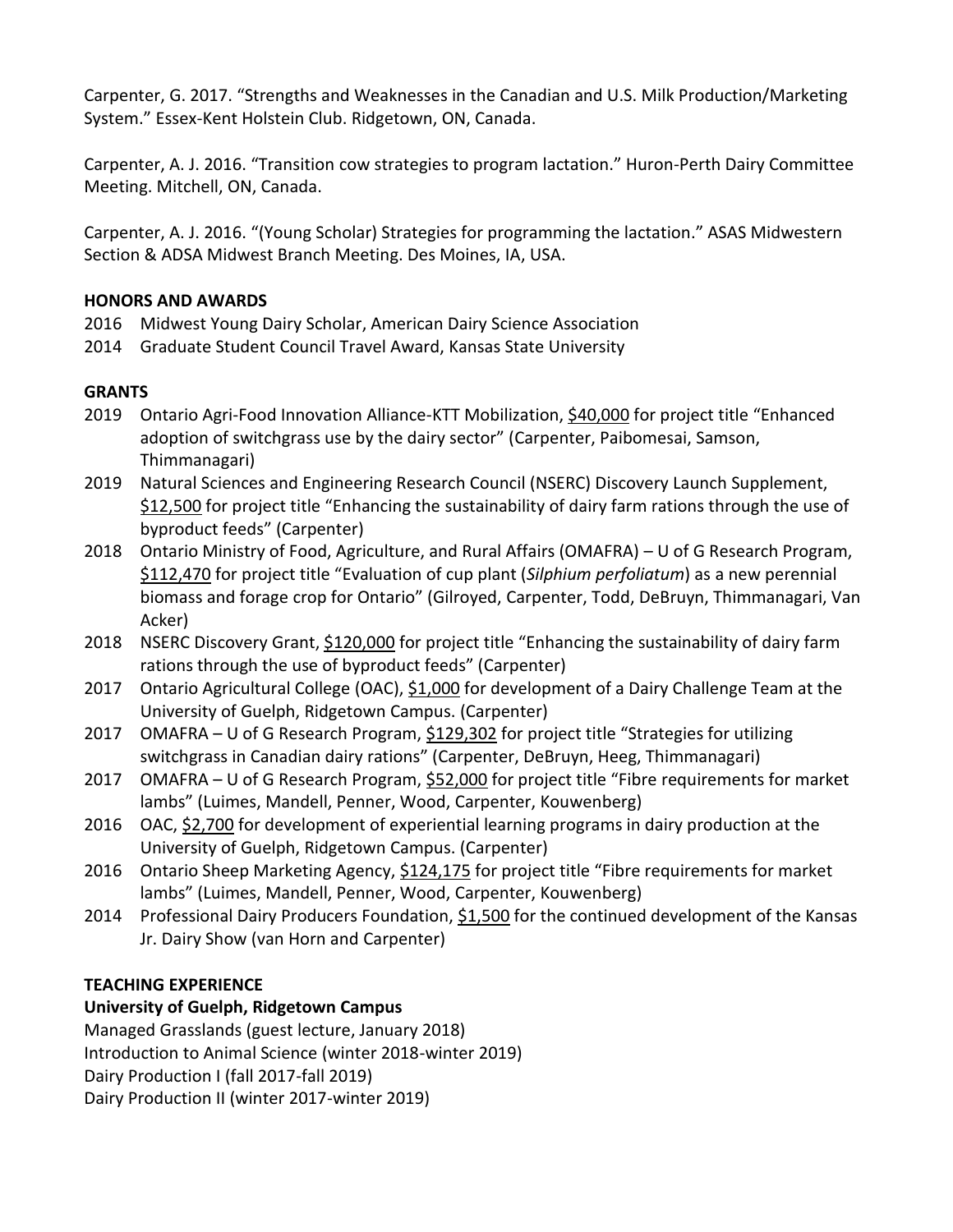# **Kansas State University**

Dairy Cattle Nutrition (co-instructor; spring 2016) Dairy Judging Coach (fall 2013-fall 2015)

Advanced Dairy Cattle Judging (sole instructor; fall semester 2015, 2014, and 2013) Dairy Cattle Judging (sole instructor; spring semester 2014 and 2015) Anatomy and Physiology (graduate lab assistant; fall semester 2015) Principles of Animal Disease Control (graduate teaching assistant; spring 2013) Principles of Animal Science (graduate teaching assistant; fall 2012)

### **University of Minnesota**

Companion Animal Nutrition and Care (graduate teaching assistant; spring 2011) Animal Nutrition (graduate teaching assistant; fall 2010 and 2011)

### **RESEARCH EXPERIENCE**

- 2016-2019 Assistant professor, University of Guelph, Ridgetown Campus I focused on applied dairy nutrition strategies, relevant to the dairy industry in Ontario and Canada. I utilized *in vivo* and *in vitro* methodology, as well as survey data collection. I conducted research on low-footprint forages, such as switchgrass and cup plant, as dairy feeds as well as feed supplements, including activated charcoal and rumenprotected lysine.
- 2012-2016 Graduate & post-graduate research assistant, Dr. B. J. Bradford, Kansas State University I performed analyses of large data sets and conducted research in transition dairy cattle in the area of nutritional physiology, including laboratory analysis and on-farm data collection.
- 2010-2012 Graduate research assistant, Dr. M. D. Stern, University of Minnesota I trained in techniques of *in vitro* rumen fermentation—including batch culture fermentation and a dual-flow continuous culture system—and *in vitro* estimation of post-ruminal digestion; I used these techniques to investigate protein sources for ruminants.

### **SERVICE TO PROFESSION**

2020 Judge, ADSA graduate student presentation competition 2020-present Organizing committee, Virtual Dairy Nutrition & Management Series 2020-present Co-chair, Midwest Dairy Challenge planning committee 2020 Volunteer, Midwest Dairy Challenge competition 2019-present Program committee for Production, Management, and the Environment, ADSA Annual **Meeting** 2019 Graduate student poster competition judge, Animal Nutrition Conference of Canada 2019 Manuscript review, Canadian Journal of Animal Science 2018 Judging official, Ontario Inter-County Dairy Cattle Judging Competition 2018-present Program committee for Teaching/Undergraduate & Graduate Education, ADSA Annual Meeting 2018 Proposal review, NSERC Collaborative Research and Development Grant 2017 Proposal review, Canola Agri-Science Research Cluster AAFC Next Policy Framework 2017-2018 Abstract review, ADSA Annual Meeting (Ruminant Nutrition) 2016-present Manuscript review, Journal of Dairy Science